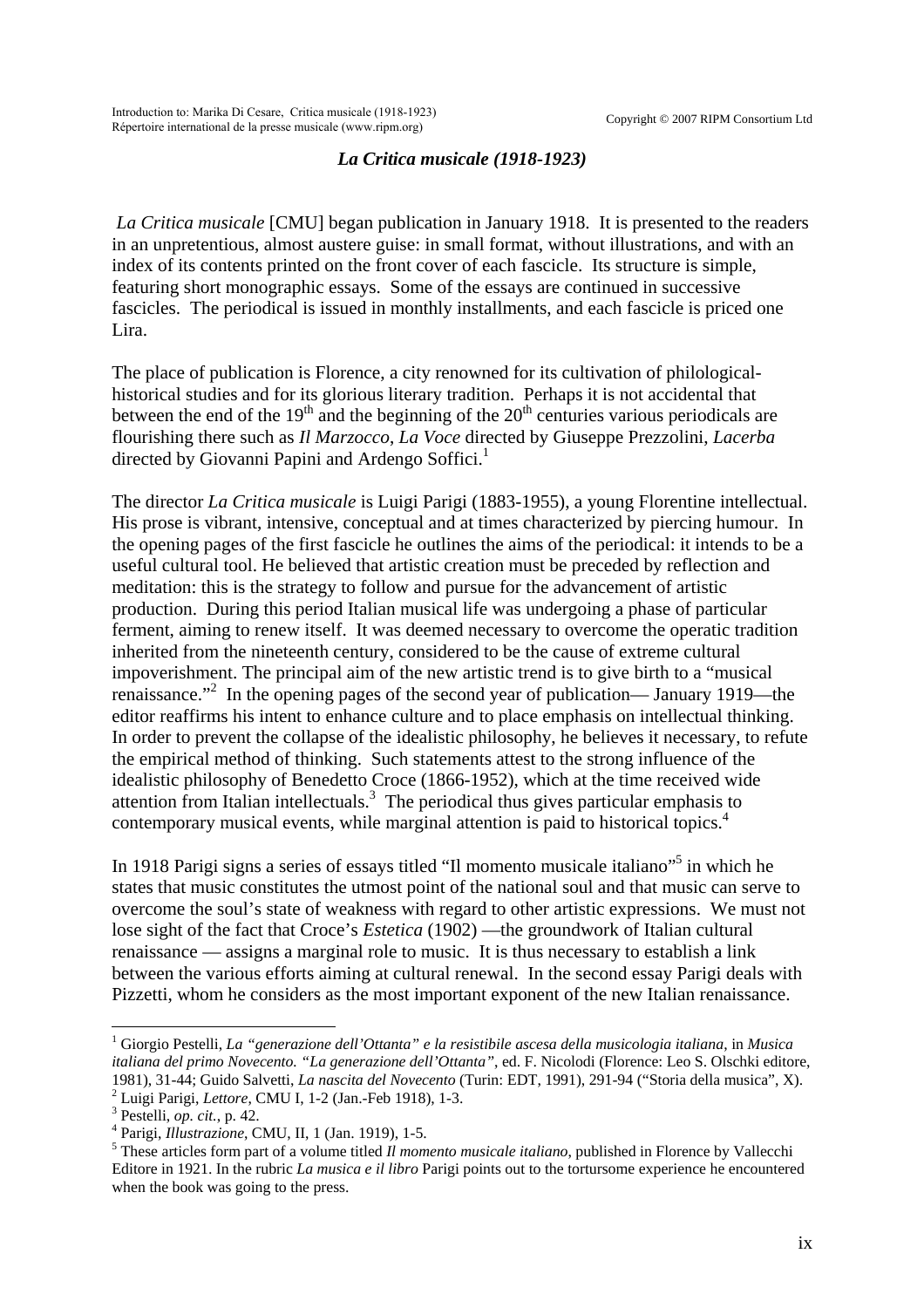Parigiinstead criticizes the Augusteo Concert  $Hall^{6}$  in Rome for the excessive presence in its repertory of German instrumental music. In order to promote Italian instrumental music Parigi maintains that it would be ideal to organize small chamber music ensembles, without neglecting vocal polyphony.

Particular emphasis is given to contemporary music in a series of articles by Guido Maggiorino Gatti (1892-1973) that appeared in *La Critica musicale* of 1919-1920. Gian Francesco Malipiero is among the first Italian composers to be brought to the readers' attention since he is considered a point of reference within the process of musical renewal. He is the *homus novus* able to give character to his compositions by a well-defined musical structure. Next follows Alfredo Casella, a musical personality looking forward, amongst others, to the newest vanguard movement. The young Florentine composer Mario Castelnuovo-Tedesco is seemingly quite original, as is Luigi Perrachio a rather reserved, selftaught musician. His music is almost metaphysical in character. Francesco Balilla Pratella, on the other hand—a declared futurist—puts emphasis on melodies of a popular character.<sup>7</sup> Gatti also presents vivid sketchs of the musical styles of Franco Alfano, Vittorio Gui, and Riccardo Pick-Mangiagalli. Attention is also reserved for foreign composers. Gatti introduces the readers of *La Critica musicale* to various relevant musical exponents active, at that time, on an international level: Eugène Goossens, Gabriel-Marie Grovlez, John Nicholson Ireland, and Ernest Bloch. Of particular interest is Gatti's essay on Claude Debussy.<sup>[8](#page-1-2)</sup> Considered an authentically French musician, and for certain aspects a traditionalist, Debussy is most original in his harmonic language: he treats chords as compact units that seemingly relate only to one another; he constantly places emphasis on suggestive sensations.

From 1918 to 1922 Fausto Torrefranca (1883-1955) contributes a series of essays concerning Italian conservatories of music entitled "L'ordinamento scolastico-musicale,*"* in which he traces the history and the organizational peculiarities of the most important musical institutions in Italy: the Neapolitan and Venetian conservatories, and the music schools of Florence and Milan. It is a sort of a critical reflection on the state of music education in Italy.

The topic is of major interest and in effect it becomes a hot issue when the periodical publishes in February 1919 an article by Attilio Brugnoli titled "Per una università musicale.["9](#page-1-3) It argues against the project proposed by Giacomo Orefice in the *Rivista musicale italiana*. [10](#page-1-4) The debate between Brugnoli and Orefice is continued in the successive issues of *La Critica musicale*. In March 1920 Pizzetti publishes a commentary on the reorganization of musical institutes.<sup>11</sup> In the Summer of 1920 Parigi joins in the debate by pointing out the total ambiguity of Orefice's proposal.<sup>12</sup>

 $\overline{a}$ 

<span id="page-1-0"></span><sup>&</sup>lt;sup>6</sup> From 1908 to 1936 the Augusteo Concert Hall was reserved exclusively for performances of symphonic and chamber music concerts. See F. d'Amico, *Un ragazzino all'Augusteo* (Turin: Einaudi editore, 1991). 7

<span id="page-1-1"></span>Guido Maggiorino Gatti, *Musicisti italiani. Malipiero*, CMU, I, 3 (March 1918), 40-48; *Musicisti italiani. Alfredo Casella*, CMU, I, 7 (July 1918), 133-43; *Musicisti italiani. Luigi Perrachio*, CMU, I, 12 (December 1918), 229-35; *Musicisti contemporanei. F. Balilla Pratella*, CMU, II, 5-6 (May-June 1919), 97-102. 8

<span id="page-1-2"></span>

<span id="page-1-3"></span><sup>9</sup> datti, *Claude Debussy*, Ch.C., **11**, 1 (valuary 1919), 211.<br><sup>9</sup> Attilio Brugnoli, *Per una università musicale*, CMU, II, 2 (February 1919), 25-32.

<span id="page-1-4"></span><sup>&</sup>lt;sup>10</sup> Giacomo Orefice, *Conservatorio o università musicale*?, "Rivista musicale italiana", XXV (1918), 461-80. The debate received ample attention by directors of the conservatories of music.

<span id="page-1-5"></span><sup>&</sup>lt;sup>11</sup> Ildebrando Pizzetti, *I nostri istituti musicali e un loro nuovo riformatore*, CMU, III, 3 (March 1920), 65-81.<br><sup>12</sup> Parigi, *L'equivoco Orefice*, CMU, III, 6-7-8 (June-July-August 1920), 129-32.

<span id="page-1-6"></span>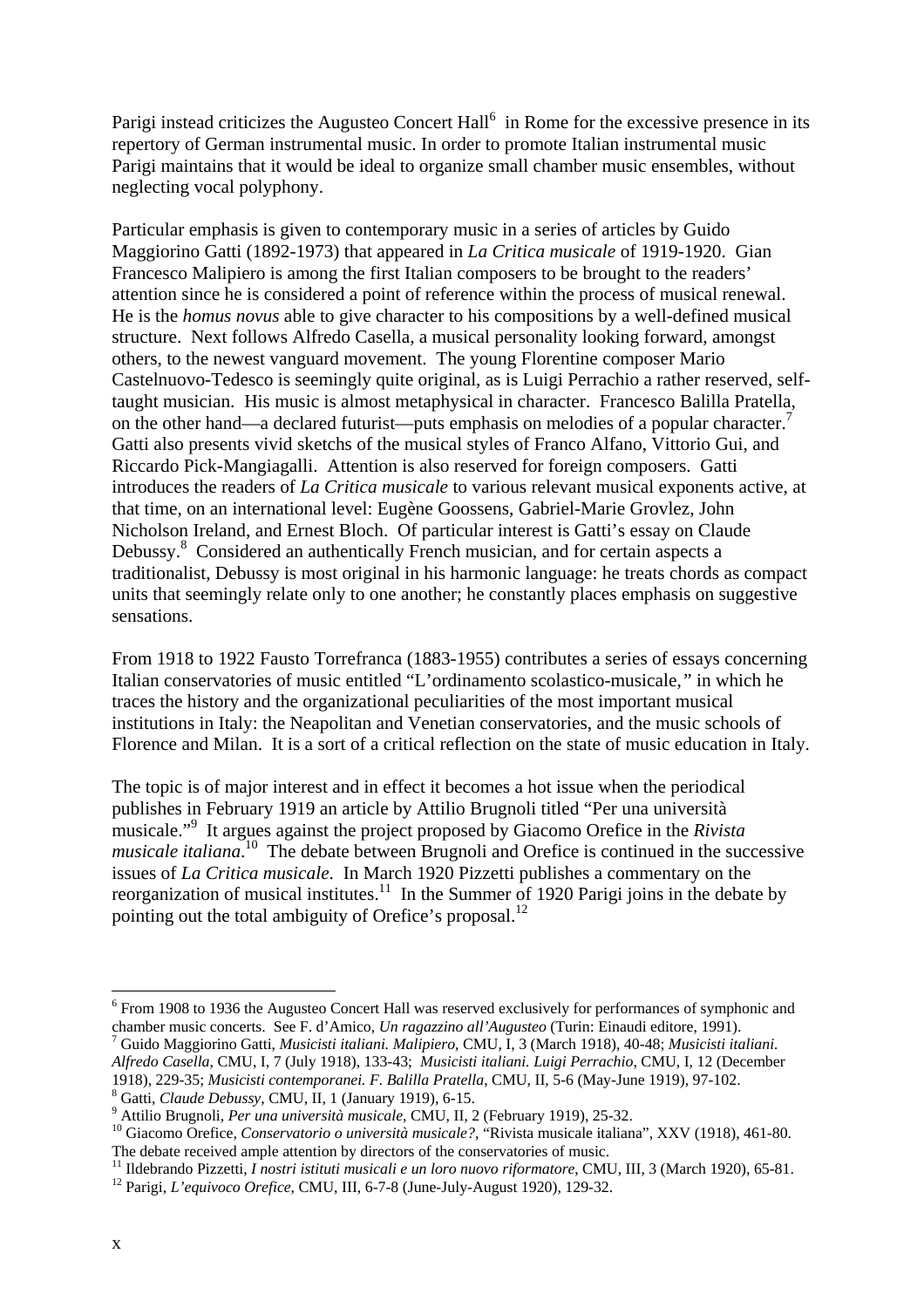From early 1920 onward *La Critica musicale* reserves space for notices of current music activities such as concerts, operatic seasons, publications; two new rubrics are introduced entitled "Avvenimenti" and "La musica e il libro". The first new rubric includes correspondence from the principal Italian cities: Rome, Milan, Naples, Turin, Bologna, Trent, [and] Mantova, and gives particular attention to special musical events. In February 1920, for example, Aldo Finzi reports enthusiastically on the reopening of Milan's Teatro alla Scala with a performance of Verdi's *Falstaff*, and states that Toscanini's conducting was perfect since he was able to create a suggestive atmosphere. In December of the same year, also at La Scala, Pizzetti's opera *Débora e Jaele* enchanted the public; the result was a flood of applauses, once again with Toscanini on the podium. Critical judgments are published as well from the national press: *Corriere della sera, La Stampa,* and *Il Resto del Carlino*.

From early 1923 the rubric "L'Italia nel mondo" includes correspondence from Paris and London. The section "La musica e il libro" is reserved for reviews of editions by Italian and foreign composers: among them are Casella, Malipiero, Respighi, and Francesco Santoliquido, as well as Stravinsky, Poulenc, and Honegger. The latter two rubrics are signed by the director Parigi and other notable critics such as Adelmo Damerini, Augusto Guzzo, Cesare Valabrega, Giulio Confalonieri, and Castelnuovo-Tedesco. The reviews are often signed only with initials that could not always be identified with certainty.

From 1921 onward a new rubric—which appears at the end of each fascicle— is added with a curious title: "Fabulae et rumores*"*. It is devoted to brief notices of musical events: operatic performances in various theaters, the successes encountered by particular operas, music competitions advertised by institutions or associations, the publication of new music periodicals, and some obituaries.

In several successive issues of *La Critica musicale* Parigi denounces the lack of music critics. For this reason, the first fascicle of 1921 includes an invitation to collaborate with the periodical. The topic proposed is the study of the "minor" Ottocento that might deal with non-operatic composers, a publisher, a critic. The character of the contributions ought to be critically and aesthetically oriented.<sup>13</sup> The director's invitation, however, is not accepted by the musical public. Parigi, then, assigns ample space to some notable Italian music critics. A sizable part of the triple fascicle March-May of 1921 is dedicated to essays by Giuseppe Vannicola (1877-1915), which is preceded by a touching introduction by Giovanni Papini. The following essays by Vannicola appear afterwards: "Mistica della musica", "Beethoven", "La musica di Debussy", which are intense, rather sophisticated reflections, imbued with "spirituality". According to Parigi, Vannicola's writings are perceptively refined in character when dealing with artistic topics. In January 1923 Antonio Tari is introduced to the readers of the periodical. Augusto Guzzo describes him as an intellectual of a wide ranging culture, as teacher of aesthetics at the University of Naples, as a genuine music lover. "Genesi della musica" is the first series of Tari's essays, the last being "Opera, melodramma e dramma*".*  In these writings music is ranked on the same level as other cultural expressions, which is his particular contribution.

Parigi favors this type of topic. In his writings he encourages the association of music and other activities of the "spirit", as literature, for example. Essays by other authors also explore the relationships between literature and music or emphasize the musical tendencies of famous literary writers. In this respect, primary attention is given to French writers: Jules Verne and

 $\overline{a}$ 

<span id="page-2-0"></span><sup>13</sup> Parigi, *Invito a collaborare*, CMU, IV, 1-2 (January-February 1921), 1-2.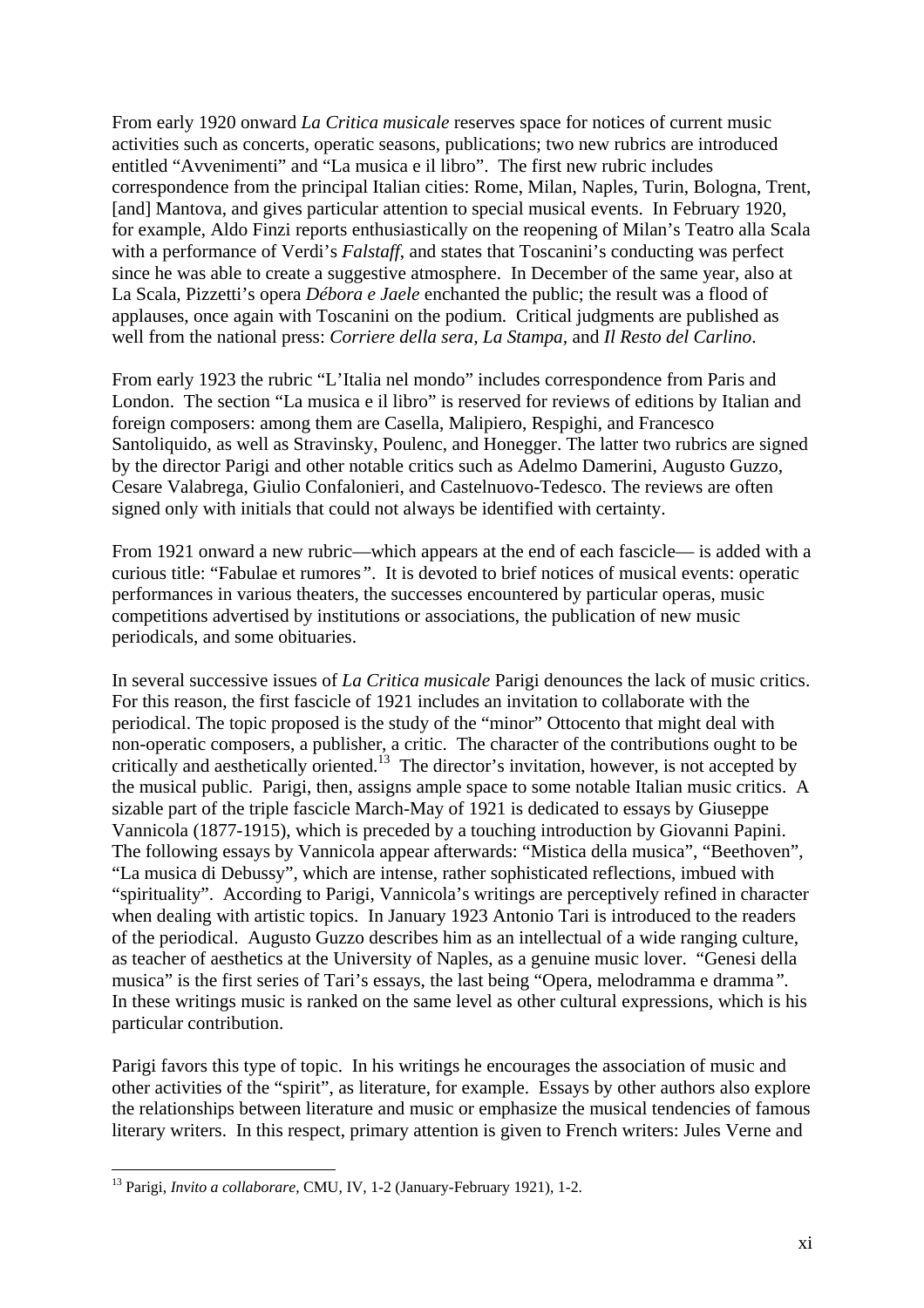Théophile Gautier. There is an ethnomusicological interest in Verne's fictional writings. With regard to Gautier, his activities as a music critic are given due emphasis.

Particular attention is reserved to Italian men of letters such as Giosuè Carducci, Alessandro Manzoni, and Giovanni Pascoli. Special attention is also reserved for Gabriele D'Annunzio. In November 1919 an advertisement of the *Raccolta nazionale delle musiche italiane* – a series of 150 small volumes (Milan, 1918-21) comprising editions of vocal and instrumental compositions of the  $17<sup>th</sup>$  and  $18<sup>th</sup>$  centuries –is published. D'Annunzio himself was at the head of this notable project undertaken by the "Istituto editoriale italiano". The project was hailed as a sign of a cultural renaissance. The opening pages of the September-October 1922 fascicle are dedicated to an essay by D'Annunzio titled "Notturno*"*, which focuses on a violoncello constructed by Andrea Guarnieri. D'Annunzio's writings, as Parigi notes, contain many references to music. In D'Annunzio's prose, more than in other writers, music is considered as the repository of magic and therapeutic power. D'Annunzio's adherence to the "Camerata per la musica italiana" is announced in the December 1922 fascicle. Also published is a letter from Pescara that the poet addressed to composer Mezio Agostini, in which D'Annunzio states that music represents the modern "spirit" and universal freedom. In the summer 1923 fascicle Parigi treats the topic once again; in a review of a book by G. Donati Petteni titled "D'Annunzio e Wagner*"* he puts emphasis on the musical nature of D'Annunzio's writings. $^{14}$ 

Ample space is assigned to Giuseppe Baini's (1775-1844) biography of Palestrina<sup>15</sup>, with annotations by Alberto Cametti. Single chapters of this book are published successively at the end of each fascicle. Especially in the yearly issues of 1918-1919, it represents a regular point of reference for the readers of *La Critica musicale*. Historical essays are also contributed by Lino Righi on the music of ancient Greece dealing in particular on Pythagoras and the neo-pythagorean school.

Among the most noteworthy contributions published between 1919 and 1922 are the ethnographic studies by Giulio Fara, the analysis of Wagner's preludes by Paolo Rusca, and the panorama of musical activities in England by Vittorio Ricci.

From 1920 onward the periodical assigns increasing space to decorative designs in the opening pages of each fascicle, as well as to portraits and illustrated covers. The highest artistic point is reached in 1923 with the publication of original xylographies by Pietro Parigi.<sup>16</sup> The format of each fascicle is doubled, yet the annual subscription of twenty Liras remains unaltered. The intent is to upgrade *La Critica musicale* to a sort of aristocratic rank.

As stated in an announcement published in January 1920, economic difficulties hinder the survival of the Florentine periodical. In the last fascicle of 1922 the readers are informed that the administration of the periodical is transferred in Via Cento Stelle 102, while the editorial office is maintained in Via Scialoja 52. The collaboration with Bagiardi, the administrator and printer of the typography "Il Torchio", is though interrupted shortly afterwards due to the delays in getting the fascicles off the press. All administrative matters are the exclusive

<span id="page-3-0"></span><sup>&</sup>lt;sup>14</sup> Parigi, *D'Annunzio*, CMU, VI, 8-9 (August-September 1923), 195-99.

<span id="page-3-1"></span><sup>&</sup>lt;sup>15</sup> Giuseppe Baini, *Memorie storico-critiche della vita e delle opere di Giovanni Pierluigi da Palestrina* (Rome: Società tipografica, 1828).<br><sup>16</sup> A series of 150 small volumes (Milan, 1918-21) comprising editions of vocal and instrumental compositions

<span id="page-3-2"></span>of the  $17<sup>th</sup>$  and  $18<sup>th</sup>$  centuries — a series of 150 small volumes (Milan, 1918-21) comprising editions of vocal and instrumental compositions of the  $17<sup>th</sup>$  and  $18<sup>th</sup>$  centuries.